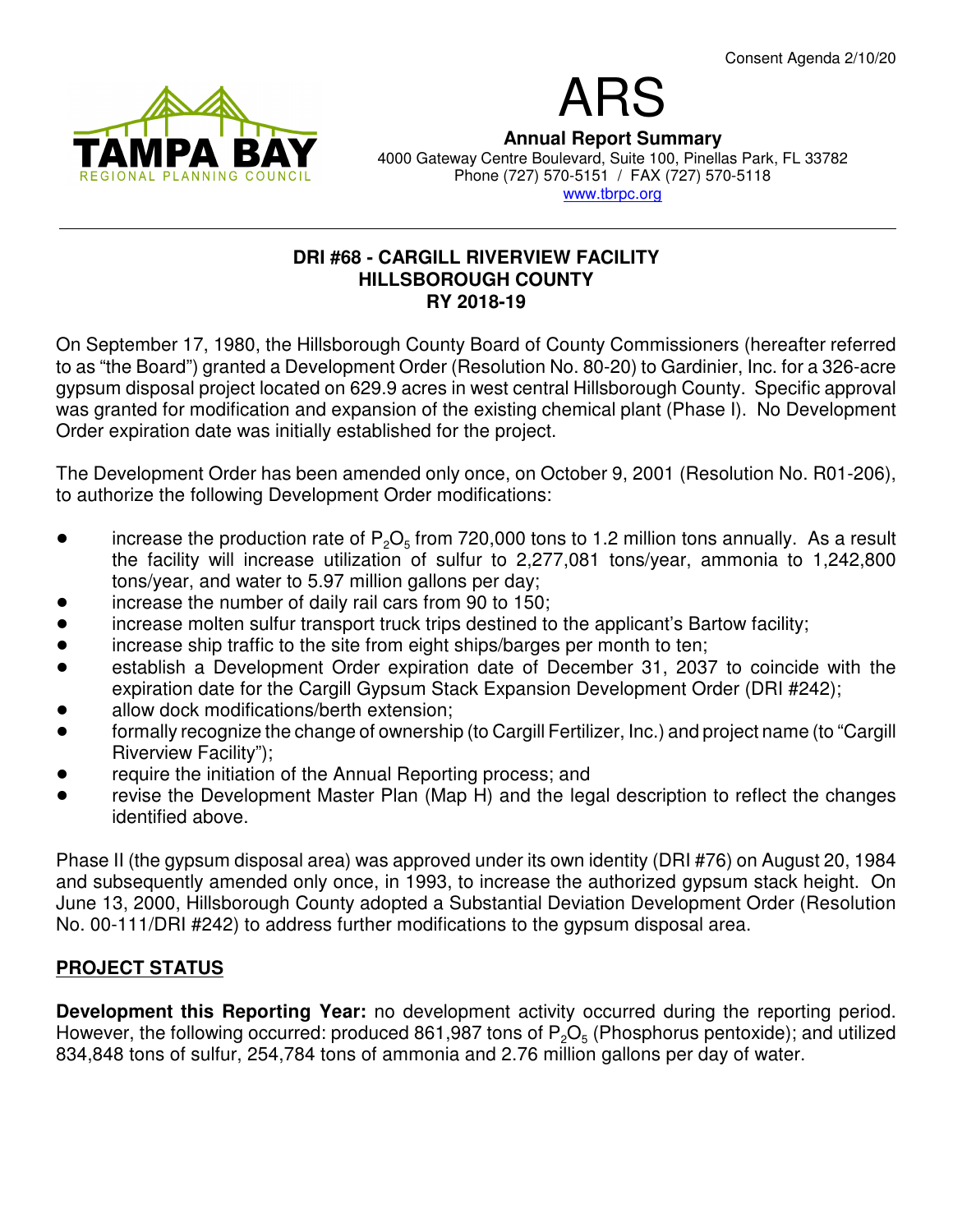**Cumulative Development:** all necessary infrastructure to facilitate the processing of sulfur has been completed.

**Projected Development:** no development plans or anticipated plant operations have been identified.

# **SUMMARY OF DEVELOPMENT ORDER CONDITIONS**

- 1. Condition III.E. of the Development Order obligates the developer to provide several deliverables within each Annual Report, all of which have been provided:
	- A. Surface water quality monitoring was conducted during the reporting year. The "average" recording levels for each required parameter was provided in Exhibit H to the Annual Report.
	- B. The number of trucks passing the guard gate on the first Wednesdays of February and August were provided. The report identified 245 truck round trips on February 1, 2019 and 77 truck round trips on August 2, 2019.
	- C. The Developer is required to report the amount of reclaimed water used on site during the reporting year. The facility utilized an estimated 11,879,000 gallons of reclaimed water during the reporting period. It is hereby recognized that, per Condition III.H., the Developer is obligated to utilize reclaimed water to the maximum extent "practicable."
	- D. The Developer affirmed that they submitted the "5-year Compliance Report" to the Southwest Florida Water Management District on May 28, 2015 in accordance with Permit #20001532.004 requirements. Such Report is required to be submitted every fifth year and included in the respective Annual Reports. This Report is next scheduled to be submitted in September 2020.
	- E. The Developer's security and risk management plans were evaluated during the reporting period in accordance with 40 CFR 112(r) and U.S. Coast Guard Operating Plans. While many of the security measures relate to guarded plant entrances, roving patrols, camera surveillance and fencing, select policies pertaining to ship traffic and ships crew transportation have been "enhanced" in accordance with the Maritime Transportation Security Act.
- 2. With the intent of reducing emissions during construction to the lowest practicable level, Condition III.J.4. requires the developer submit an emission control plan to the Environmental Protection Commission of Hillsborough County. While no date was specified for such deliverable, Council records do nto reflect that the Plan was ever submitted. The Developer continues to assert that "the use of Best Management Practices for on-site construction activities and through the continued abidance to the Hillsborough County Environmental Protection Commission site permits, the intent of this Condition has been (and will continue to be) met."
- 3. The Developer continues to recognize that the project was acquired by Mosaic Fertilizer, LLC following the merger of Cargill Fertilizer, LLC and IMC Global, Inc. on October 25, 2004. Although the Developer is not required to submit a Notice of Proposed Change application to administer